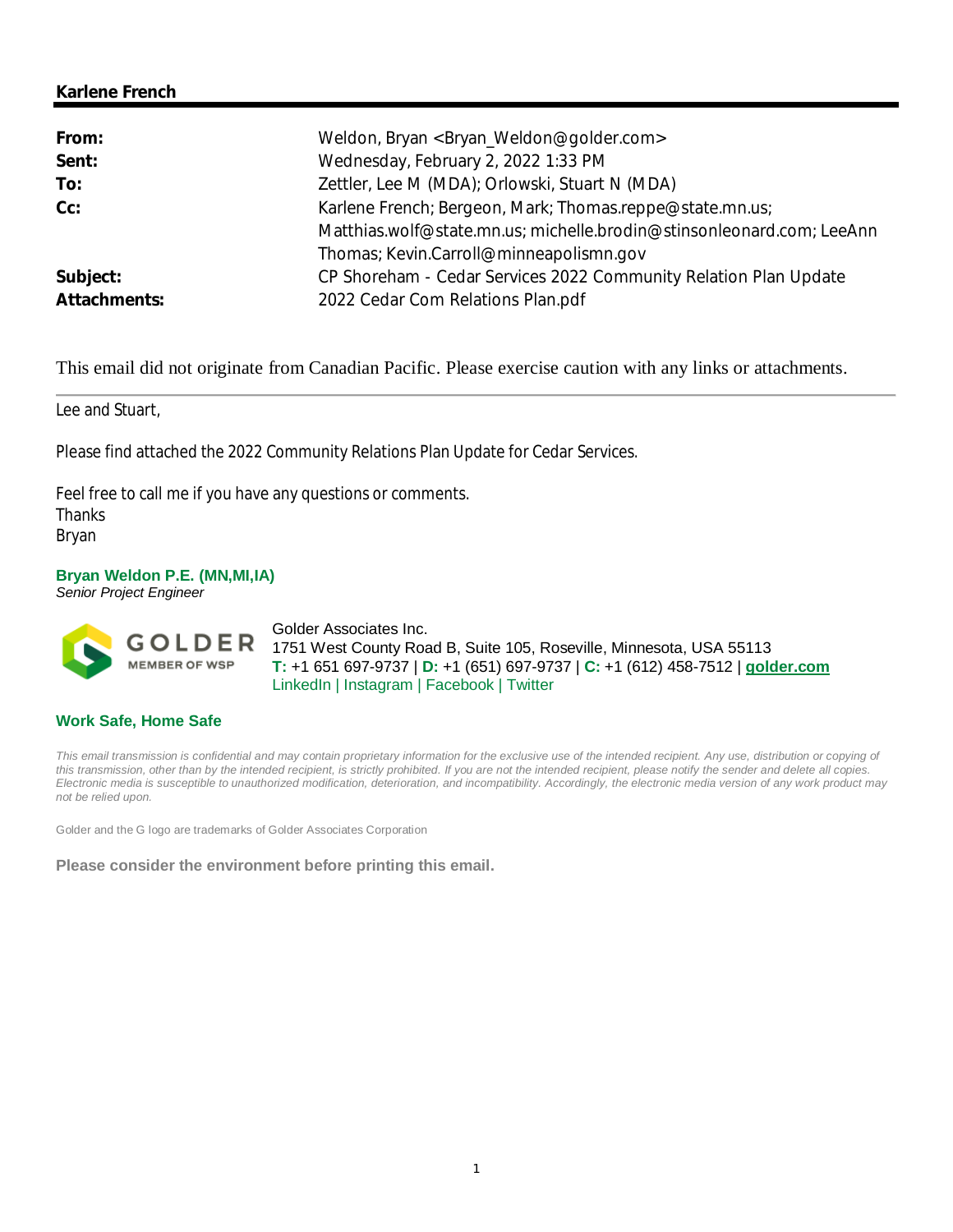

February 2, 2022 Project No. 1913523702

**Mr. Lee Zettler & Mr. Stuart Orlowski** Minnesota Dept. of Agriculture Incident Response Unit: Regulatory & Response Section Pesticide & Fertilizer Management Division 625 Robert Street North St. Paul, MN 55155-2538

## **RE: 2022 COMMUNITY RELATIONS PLAN UPDATE CEDAR SERVICE INC. SITE, MINNEAPOLIS, MINNESOTA MDA CASE FILE: 91-0082, CIS #253128**

Dear Mr. Zettler & Mr. Orlowski:

The original Community Relations Plan for the Cedar Service Inc. site (Site) was developed in 2005; from 2007 through 2021, the Community Relations Plan was reviewed and updated on an annual basis by Golder Associates Inc. on behalf of Soo Line Railroad Company, doing business as Canadian Pacific. This year, 2022, it is being updated by Golder Associates USA Inc. (Golder). The last update was submitted to the Minnesota Department of Agriculture (MDA) on February 1, 2021.

The Joint Community Relations Plan for 2022 was modified to update contact information. For convenience, the entire Community Relations Plan is reproduced below.

# **Cedar Services Inc. Community Relations Plan for 2022**

## *Communications*

- 1) In December of each year, CP will prepare and issue a concise newsletter providing an update on the progress of Site cleanup to local residents and interested parties, including the representative of the First Ward of Minneapolis, who also serves as the coordinator of the Shoreham Area Advisory Committee.
- 2) CP and/or MDA will communicate any significant changes to Site cleanup activities that occur during the year to the First Ward of Minneapolis. CP and/or MDA will be available to attend meetings called by the representative of the First Ward to answer questions related to these significant changes.
- 3) In the event any field activities are planned to take place within residential neighborhoods, such as drilling or well decommissioning activities, CP will provide written notification to each property within two blocks of the proposed activity. The notification will include the following: brief description of the work to be performed; map showing the work location(s); anticipated hours of work; and emergency contact information. Copies of notifications will be sent via e-mail to MDA, to the representative of the First Ward of Minneapolis, and to the neighborhood association for the neighborhood in which the work is located.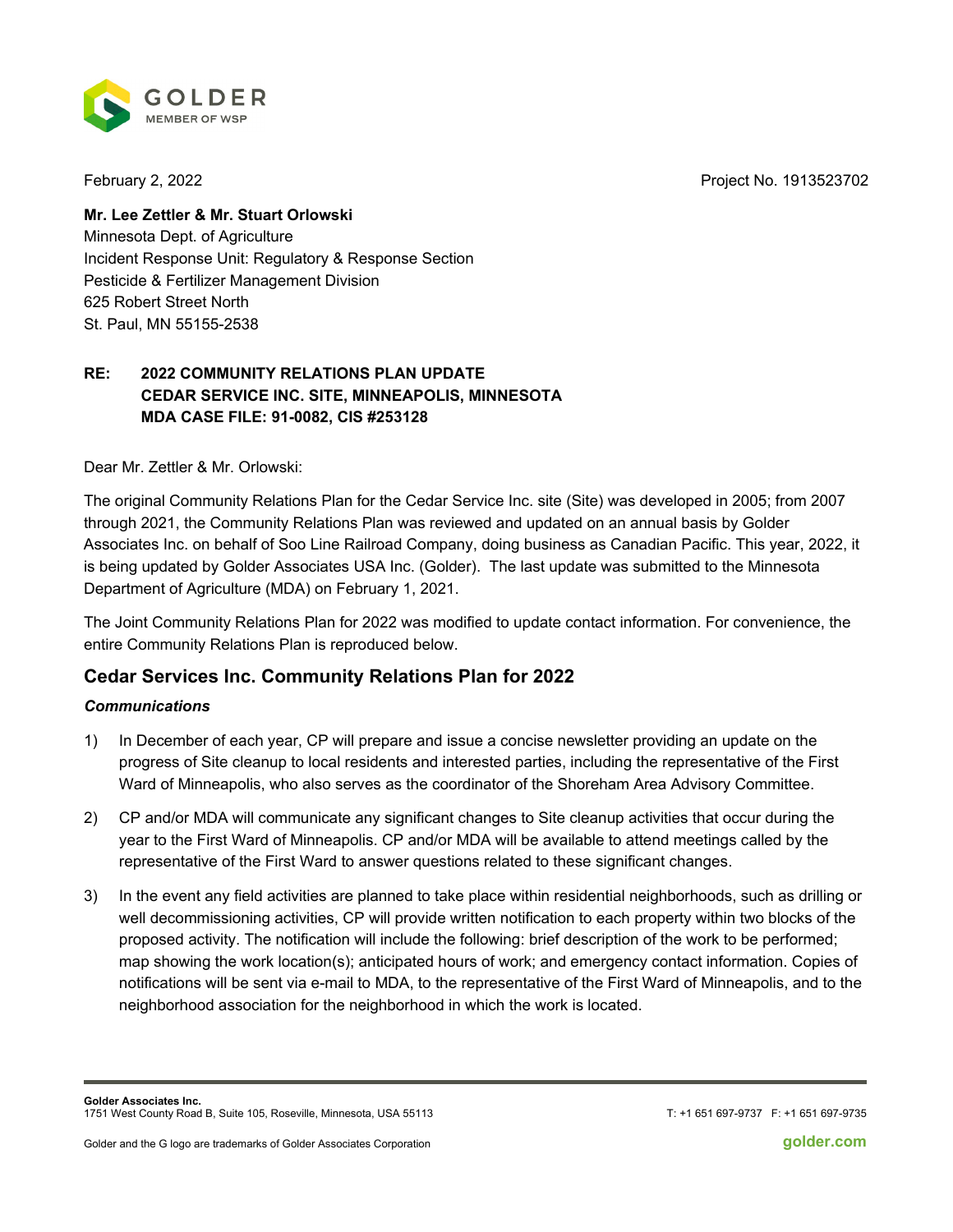## *Availability of Documents*

Notification of the posting of key reports (including monitoring data) to the Shoreham repository will be communicated via email to the representative of the First Ward of Minneapolis at least on an annual basis. Copies of all such information regarding the Site are uploaded on an ongoing basis and may be accessed via the internet at the following website:

<http://www.cpr.ca/en/community/shoreham-repository>

### *Information Contacts*

CP technical and community-relations staff have been designated to respond to any public inquiries. Contact information is as follows:

Technical Staff Karlene French System Specialist Environmental Remediation Karlene\_French @cpr.ca (612) 358-4674 Community Connect (800) 766-7912

MDA's Project Manager is also available to respond to public inquiries:

Project Manager Lee Zettler Lee.Zettler@state.mn.us (651)-201-6394

This plan will continue to be reviewed annually, and any mutually agreed upon changes will be incorporated in a new version of the plan as appropriate.

If you have any questions or concerns regarding this plan, please contact us at your earliest convenience.

Sincerely,

**Golder Associates Inc.**

Marke Berger

Mark Bergeon *Railroad Program Leader/Associate*

ND/MB